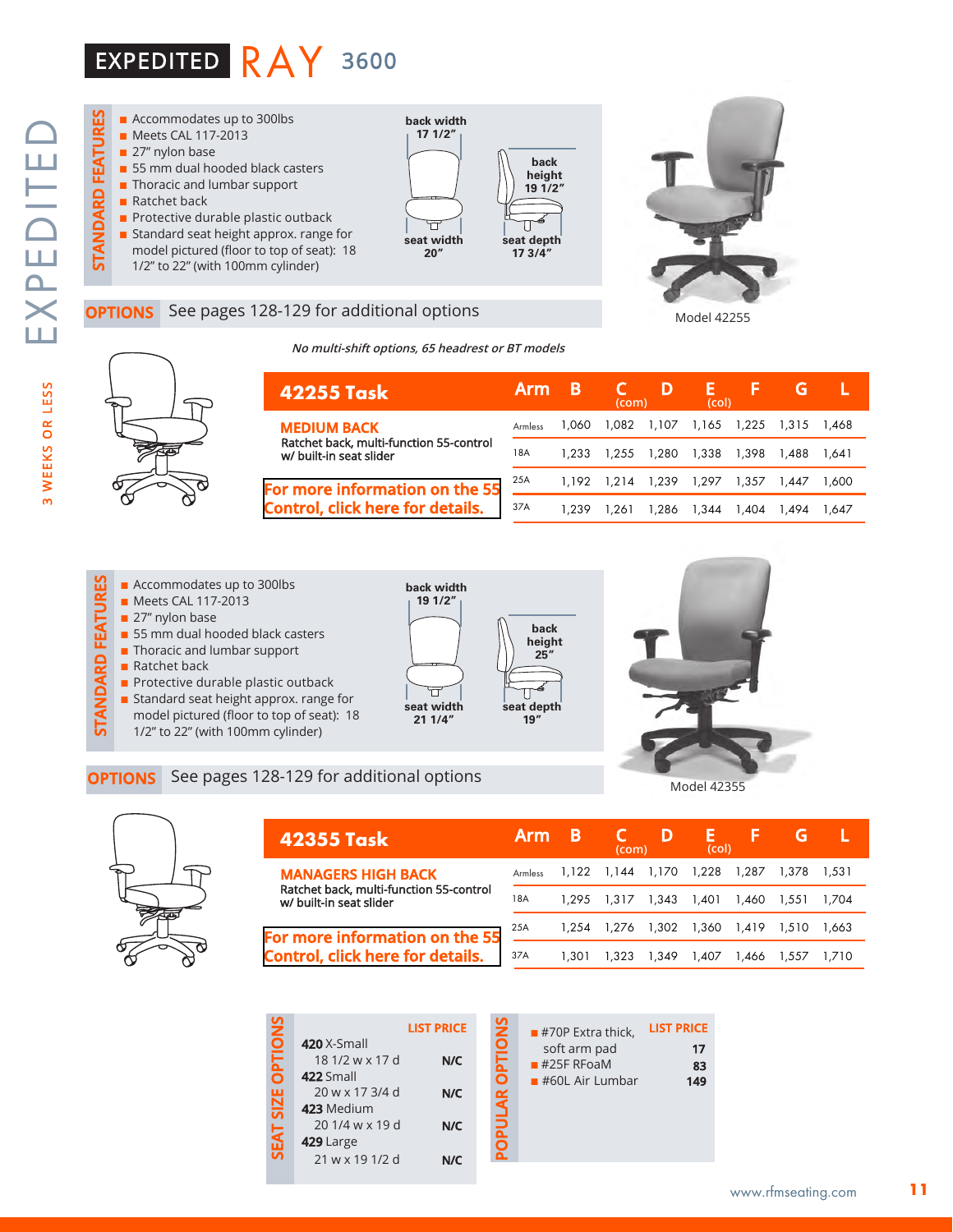

### **OPTIONS** See pages 128-129 for additional options

No multi-shift options, no 65 headrest or Bariatric models

Model 4225



**01A** Fold away arm with vertical and horizontal adjustment and standard 10 pad 219

08A 3 position pivot, vertically and horizontally adjustable arm with standard 10 pad 152



23A Forward angled vertically and horizontally adjustable arm with 10 pad 160

25AVertical and horizontal adjustable "T" arm with standard 10 pad 132

37A4-way, multifunction, vertical and horizontal adjustment w/pad. Pads cannot be changed. 179

| 4225 Task                                                       | <b>Arm</b> | В     | (com)       | D   | Е<br>(col) | F     | G     |       |
|-----------------------------------------------------------------|------------|-------|-------------|-----|------------|-------|-------|-------|
| <b>MEDIUM BACK</b><br>Ratchet back, multi-function 05-control   | Armless    | 910   | 932         | 957 | 1,015      | 1,075 | 1,165 | 1,318 |
| w/seat slider                                                   |            |       |             |     |            |       |       |       |
| <b>4228 Task</b>                                                | <b>Arm</b> | Β     | C<br>(com)  | D   | E<br>(col) | F     | G     |       |
| <b>MEDIUM BACK</b><br>Ratchet back, multi-function 08-control   | Armless    | 1,125 | 1,147 1,173 |     | 1,231      | 1,290 | 1,381 | 1,533 |
| w/ built-in seat slider, knee tilt                              |            |       |             |     |            |       |       |       |
| 42214 Task                                                      | <b>Arm</b> | B     | C<br>(com)  | D   | Е<br>(col) | F     | G     |       |
| <b>MEDIUM BACK</b><br>Advanced synchro tilt control w/ built-in | Armless    | 910   | 932         | 957 | 1,015      | 1,075 | 1,165 | 1,318 |
| seat slider, tilt lock and ratchet back                         |            |       |             |     |            |       |       |       |
| NS422 Task                                                      | Arm        | В     | lmm         | D   | E<br>(25)  | F     | G     |       |

Armless

**(com) (col)**

882 904 930 988 1,047 1,137 1,290

Enhanced task 07-control and ratchet back w/ seat slider **MEDIUM BACK** 

| SNOI<br><b>LIST PRICE</b><br>1100 X-Small Tractor<br>420 Small<br>193/4wx193/4d<br>눕<br>18 1/2 w x 17 d<br>N/C<br>1200 Small Tractor<br>423 Medium<br>22 w x 19 3/4 d<br>20 1/4 w x 19 d<br><b>SIZE</b><br>N/C<br>1300 Medium Tractor<br>429 Large<br>21 w x 19 1/2 d<br>22 1/2 w x 20 1/4 d<br>N/C<br><b>SEAT</b><br>1900 Molded Tractor<br>1500 Deep Tractor<br>$21$ w x 19 d<br>N/C<br>24 1/4 w x 19 3/4 d | LIST PRICE   9<br>55<br>55<br>55<br>165 |  | $\blacksquare$ #70P Extra thick,<br>soft arm pad<br>$#25F$ RFoaM<br>$#60L$ Air Lumbar | <b>LIST PRICE</b><br>17<br>83<br>149 |
|---------------------------------------------------------------------------------------------------------------------------------------------------------------------------------------------------------------------------------------------------------------------------------------------------------------------------------------------------------------------------------------------------------------|-----------------------------------------|--|---------------------------------------------------------------------------------------|--------------------------------------|
|---------------------------------------------------------------------------------------------------------------------------------------------------------------------------------------------------------------------------------------------------------------------------------------------------------------------------------------------------------------------------------------------------------------|-----------------------------------------|--|---------------------------------------------------------------------------------------|--------------------------------------|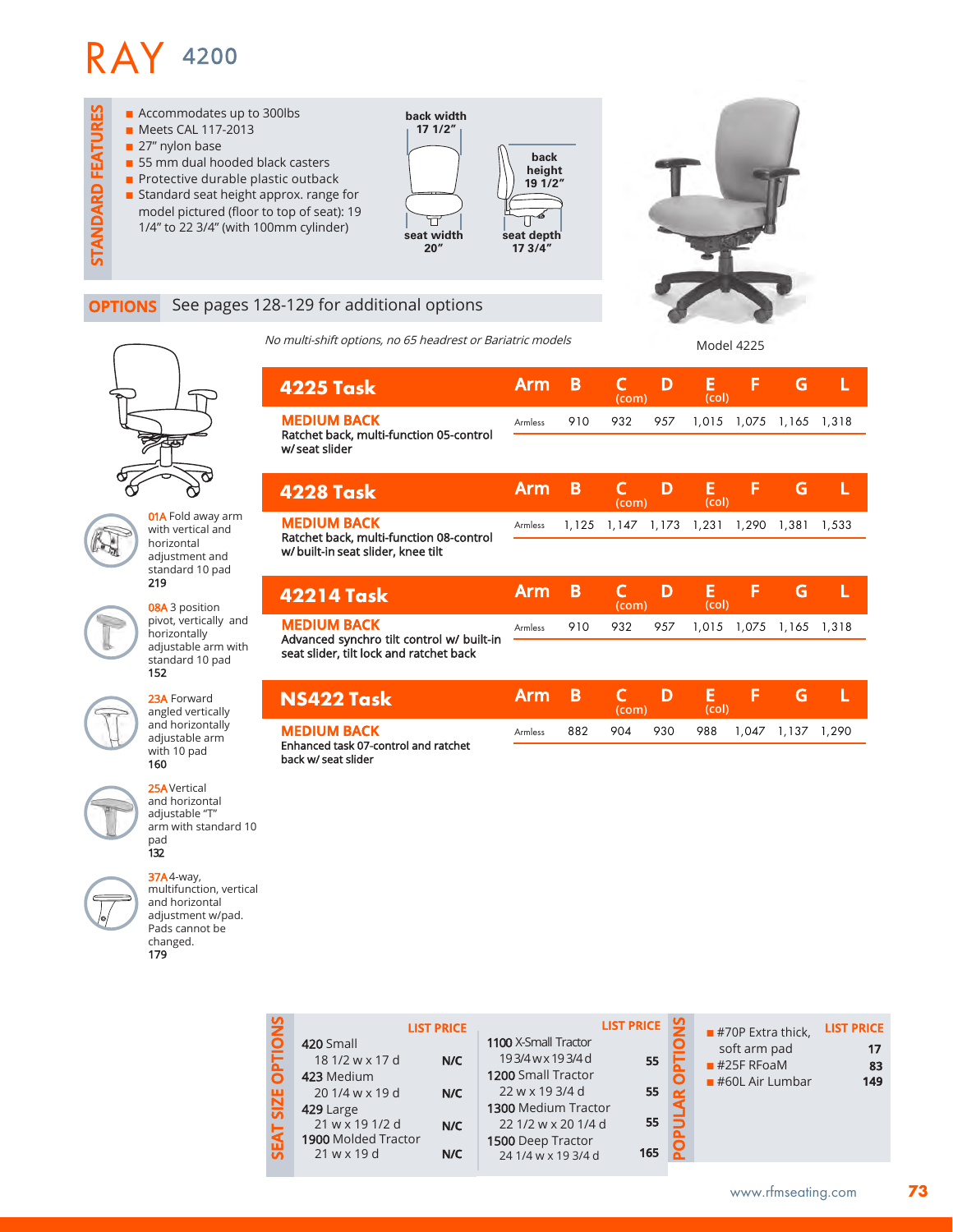

### **OPTIONS** See pages 128-129 for additional options

No multi-shift options, no 65 headrest or Bariatric models Model 4235

| q | $\varphi$ |
|---|-----------|

01A Fold away arm with vertical and horizontal adjustment and standard 10 pad 219

08A 3 position pivot, vertically and horizontally adjustable arm with standard 10 pad 152



23A Forward angled vertically and horizontally adjustable arm with 10 pad 160

25AVertical and horizontal adjustable "T" arm with standard 10 pad 132

37A4-way, multifunction, vertical and horizontal adjustment w/pad. Pads cannot be changed. 179

| 4235 Task                                                                    | Arm            | B     | (com) | D           | Е<br>(col) |             | G     |       |  |
|------------------------------------------------------------------------------|----------------|-------|-------|-------------|------------|-------------|-------|-------|--|
| <b>MANAGERS HIGH BACK</b><br>Ratchet back, Multi-function 05-control         | Armless        | 972   | 994   | 1,020       | 1,078      | 1,137       | 1,228 | 1.381 |  |
| w/seat slider                                                                |                |       |       |             |            |             |       |       |  |
| <b>4238 Task</b>                                                             | Arm            | B     | (com) | D           | E<br>(col) | F           | G     | L     |  |
| <b>MANAGERS HIGH BACK</b>                                                    | <b>Armless</b> | 1,188 | 1,210 | 1,235 1,294 |            | 1,353 1,443 |       | 1,596 |  |
| Ratchet back, multi-function 08-control<br>w/built-in seat slider, knee tilt |                |       |       |             |            |             |       |       |  |
| <b>42314 Task</b>                                                            | Arm            | В     | (com) | D           | Е<br>(col) | F           | G     |       |  |
| <b>MANAGERS HIGH BACK</b><br>Advanced synchro tilt control w/ built-in       | Armless        | 972   | 994   | 1,020       | 1,078      | 1,137       | 1,228 | 1,381 |  |
| seat slider, tilt lock and ratchet back                                      |                |       |       |             |            |             |       |       |  |
|                                                                              |                |       |       |             |            |             |       |       |  |

**NS423 Task MANAGERS HIGH BACK**  Enhanced task 07-control and ratchet back w/seat slider

|         |     | com) |                             |  |  |
|---------|-----|------|-----------------------------|--|--|
| Armless | 945 | 967  | 992 1,051 1,110 1,200 1,353 |  |  |

|   |                     | <b>LIST PRICE</b> |                      | <b>LIST PRICE</b> |   | <b>LIST PRICE</b>   |     |
|---|---------------------|-------------------|----------------------|-------------------|---|---------------------|-----|
|   | 420 X-Small         |                   | 1100 X-Small Tractor |                   |   | $#70P$ Extra thick, |     |
|   | 18 1/2 w x 17 d     | N/C               | 193/4wx193/4d        | 55                |   | soft arm pad        | 17  |
|   | 422 Small           |                   | 1200 Small Tractor   |                   |   | $#25F$ RFoaM        | 83  |
| 변 | 20 w x 17 3/4 d     | N/C               | 22 w x 19 3/4 d      | 55                |   | $#60L$ Air Lumbar   | 149 |
| ភ | $429$ Large         |                   | 1300 Medium Tractor  |                   |   | $#70L$ Air Thoracic | 149 |
|   | 21 w x 19 1/2 d     | N/C               | 22 1/2 w x 20 1/4 d  | 55                |   | $#68L$ Air Lumbar   |     |
|   | 1900 Molded Tractor |                   | 1500 Deep Tractor    |                   | O | & Thoracic          | 237 |
|   | $21$ w x 19 d       | N/C               | 24 1/4 w x 19 3/4 d  | 165               |   |                     |     |
|   |                     |                   |                      |                   |   |                     |     |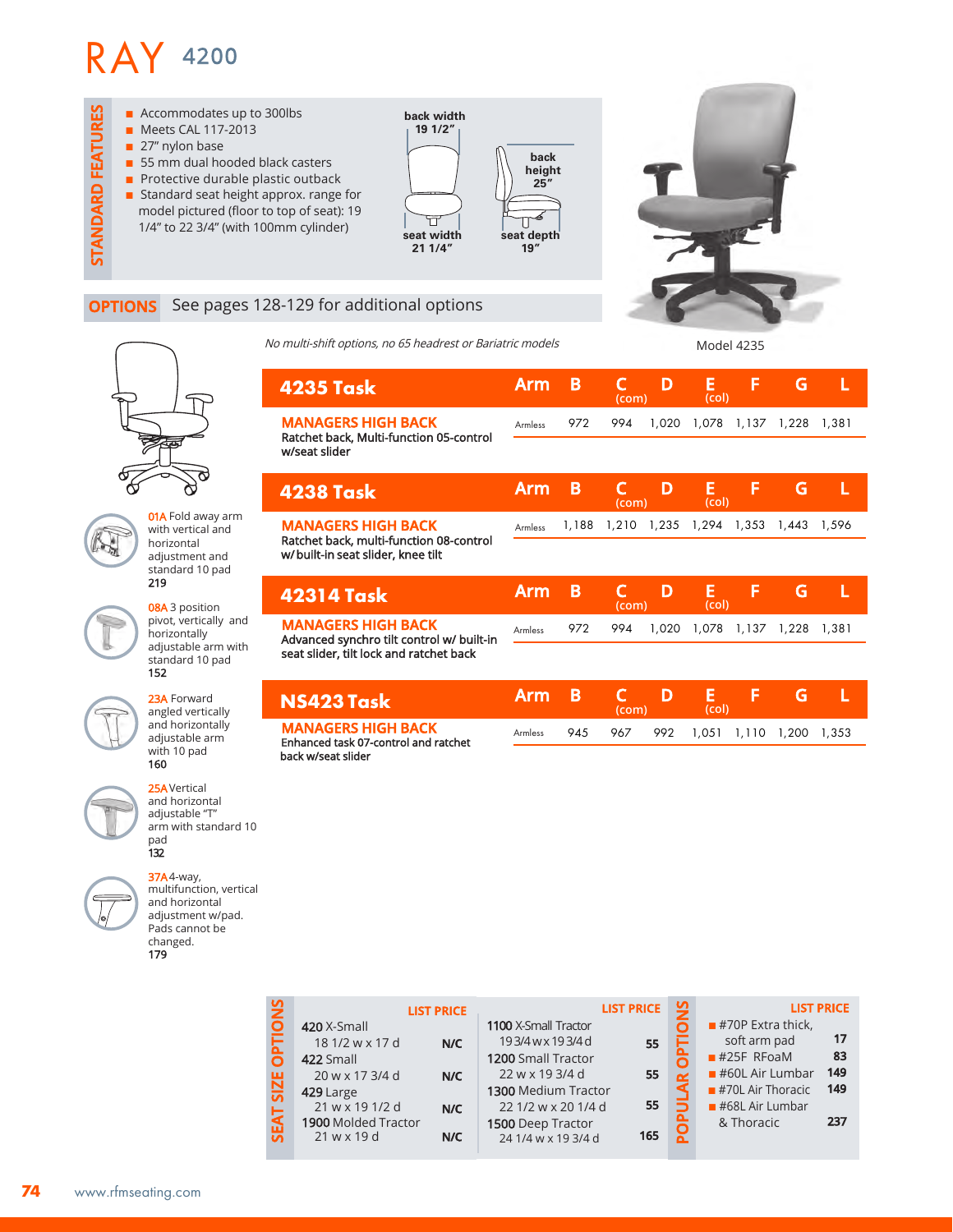

#### **OPTIONS** See pages 128-129 for additional options

No multi-shift options or Bariatric models

Model 42911 w/1500 tractor seat

|                                  | <b>4295 Task</b>                                                                                  | <b>Arm</b>     | B     | (com)       | D | E<br>(col)        | F     | G           |  |
|----------------------------------|---------------------------------------------------------------------------------------------------|----------------|-------|-------------|---|-------------------|-------|-------------|--|
|                                  | <b>EXECUTIVE HIGH BACK w/headrest</b><br>Ratchet back, multi-function 05-control<br>w/seat slider | Armless        |       | 1,387 1,409 |   | 1,434 1,493 1,552 |       | 1,642 1,795 |  |
|                                  |                                                                                                   |                |       |             |   |                   |       |             |  |
|                                  | <b>4298 Task</b>                                                                                  | <b>Arm</b>     | B     | (com)       | D | E<br>(col)        | F     | G           |  |
| d away arm<br>rtical and<br>าtal | <b>EXECUTIVE HIGH BACK w/headrest</b><br>Ratchet back, multi-function 08-control                  | Armless        | 1,603 | 1,625       |   | 1,650 1,708       | 1,768 | 1,858 2,011 |  |
| nent and<br>rd 10 pad            | w/ built-in seat slider, knee tilt                                                                |                |       |             |   |                   |       |             |  |
| osition                          | <b>42914 Task</b>                                                                                 | Arm            | B     | (com)       | D | E<br>(col)        | F     | G           |  |
| ertically and<br>าtally          | <b>EXECUTIVE HIGH BACK w/headrest,</b><br>advanced synchro tilt control w/ built-in               | <b>Armless</b> |       | 1.387 1.409 |   | 1,434 1,493 1,552 |       | 1,642 1,795 |  |
| ıble arm with<br>rd 10 pad       | seat slider, tilt lock and ratchet back                                                           |                |       |             |   |                   |       |             |  |
|                                  |                                                                                                   |                |       |             |   |                   |       |             |  |



01A Fol with ve horizor adjustn standa 219

> 08A 3 p pivot, v horizor adjusta standar 152



23A Forward angled vertically and horizontally adjustable arm with 10 pad 160

25AVertical and horizontal adjustable "T" arm with standard 10 pad 132

37A4-way, multifunction, vertical and horizontal adjustment w/pad. Pads cannot be changed. 179

**SEAT SIZE OPTIONS LIST PRICE LIST PRICE LIST PRICE POPULAR OPTIONS SEAT SIZE OPTION** 1100 X-Small Tractor  $\blacksquare$  #70P Extra thick, 420 Small ō **17** soft arm pad 18 1/2 w x 17 d **N/C** 193/4wx193/4d **55**  $#25F$  RFoaM **83** 1200 Small Tractor 422 Medium Ċ 22 w x 19 3/4 d 20 w x 17 3/4 d **N/C 55 149** a #60L Air Lumbar  $\blacksquare$  #70L Air Thoracic **149** 1300 Medium Tractor 429 Large **55** 21 w x 19 1/2 d 22 1/2 w x 20 1/4 d  $#68L$  Air Lumbar **N/C 237** 1900 Molded Tractor & Thoracic 1500 Deep Tractor ç 21 w x 19 d 24 1/4 w x 19 3/4 d **N/C 165**